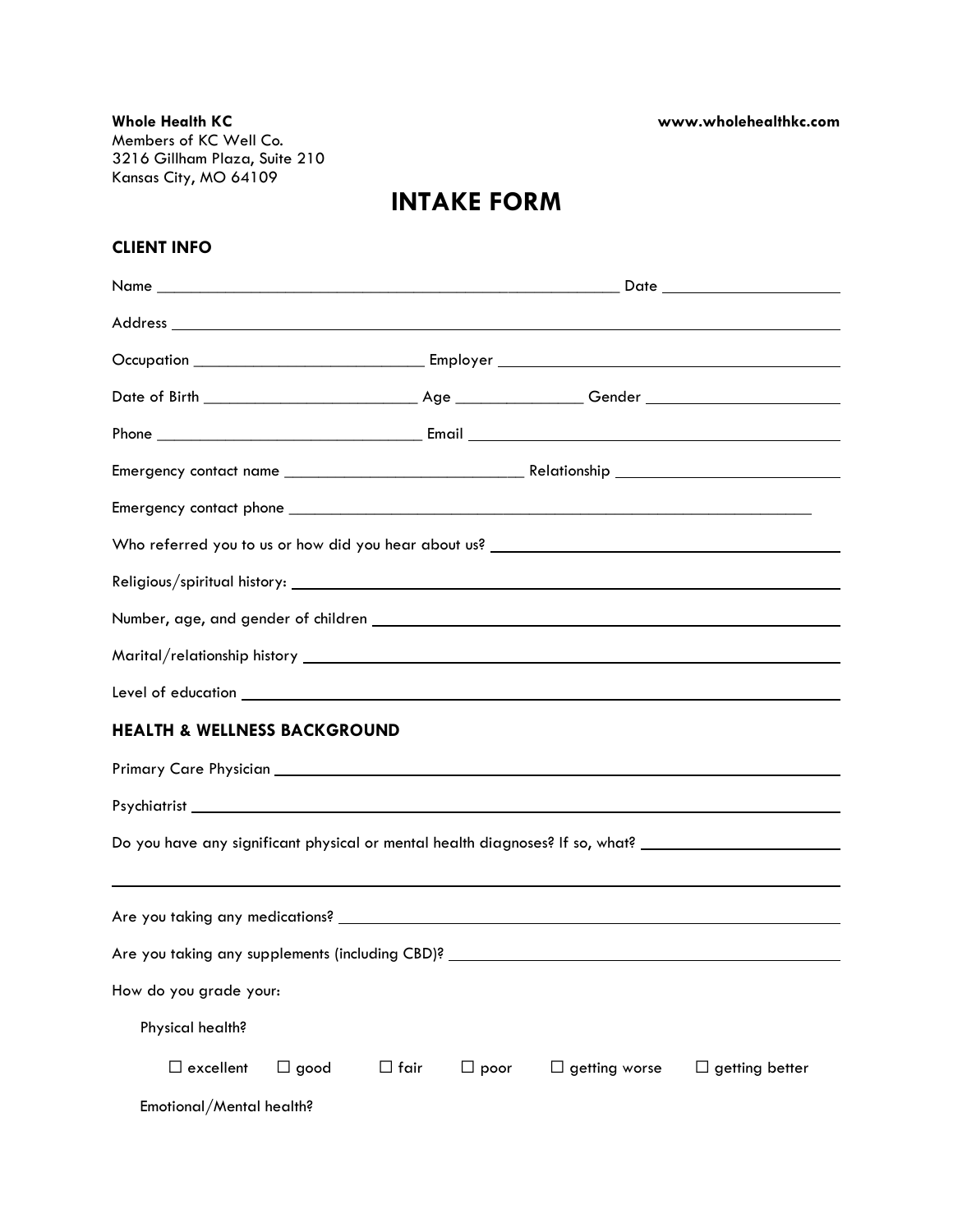|                                                                                            |       | $\Box$ poor                               | $\Box$ getting worse | $\Box$ getting better                                                                                         |
|--------------------------------------------------------------------------------------------|-------|-------------------------------------------|----------------------|---------------------------------------------------------------------------------------------------------------|
| Mental health treatment history (please include previous treatment history and diagnoses): |       |                                           |                      |                                                                                                               |
|                                                                                            |       |                                           |                      |                                                                                                               |
|                                                                                            |       |                                           |                      |                                                                                                               |
|                                                                                            |       |                                           |                      |                                                                                                               |
|                                                                                            |       |                                           |                      |                                                                                                               |
|                                                                                            |       |                                           |                      |                                                                                                               |
| Have you experienced domestic violence?                                                    |       |                                           |                      |                                                                                                               |
| $\Box$ physical $\Box$ sexual $\Box$ financial $\Box$ threats $\Box$ intimidation          |       |                                           | $\Box$ emotional     | $\Box$ isolation                                                                                              |
|                                                                                            |       |                                           |                      | Is there anything else you wish to tell me that you feel relates to your visit? ____________________          |
|                                                                                            |       |                                           |                      |                                                                                                               |
|                                                                                            |       |                                           |                      |                                                                                                               |
|                                                                                            |       |                                           |                      |                                                                                                               |
|                                                                                            |       |                                           |                      |                                                                                                               |
|                                                                                            |       |                                           |                      |                                                                                                               |
|                                                                                            |       |                                           |                      |                                                                                                               |
|                                                                                            |       |                                           |                      |                                                                                                               |
|                                                                                            |       |                                           |                      |                                                                                                               |
|                                                                                            |       |                                           |                      |                                                                                                               |
|                                                                                            |       |                                           |                      |                                                                                                               |
|                                                                                            |       |                                           |                      |                                                                                                               |
|                                                                                            |       |                                           |                      | If you have a history of any of the following symptoms, please mark them "HX." If you are experiencing any of |
|                                                                                            |       |                                           |                      |                                                                                                               |
| <b>High Blood Pressure</b>                                                                 |       | <b>Nightmares</b>                         |                      | Heavy drinking                                                                                                |
| Low Blood Pressure                                                                         |       | Vivid dreams                              |                      | Drug use or abuse                                                                                             |
| Dizziness or fainting<br>Ulcers                                                            |       | Difficulty sleeping<br>Migraine headaches |                      | <b>Diabetes</b><br>Hypoglycemia                                                                               |
| Indigestion                                                                                |       | <b>Tension headaches</b>                  |                      | Hypothyroidism                                                                                                |
| Irritable Bowel (IBS)                                                                      |       | Changes in appetite                       |                      | Colitis                                                                                                       |
| Pounding/Racing Heart                                                                      |       | Weight gain/loss                          |                      | Suicidal thoughts                                                                                             |
| Chest pain                                                                                 |       | Fatigue/low energy                        |                      | Suicide attempt(s)                                                                                            |
| these presently, please label them, "PR."<br>Shortness of breath<br>Fearfulness            |       | Prolonged sadness<br>Depression           |                      | Unstable job pattern<br>Job unhappiness                                                                       |
| Anxiety                                                                                    | Guilt | Feelings of inadequacy                    |                      | Lack sense of meaning<br>Lack sense of purpose                                                                |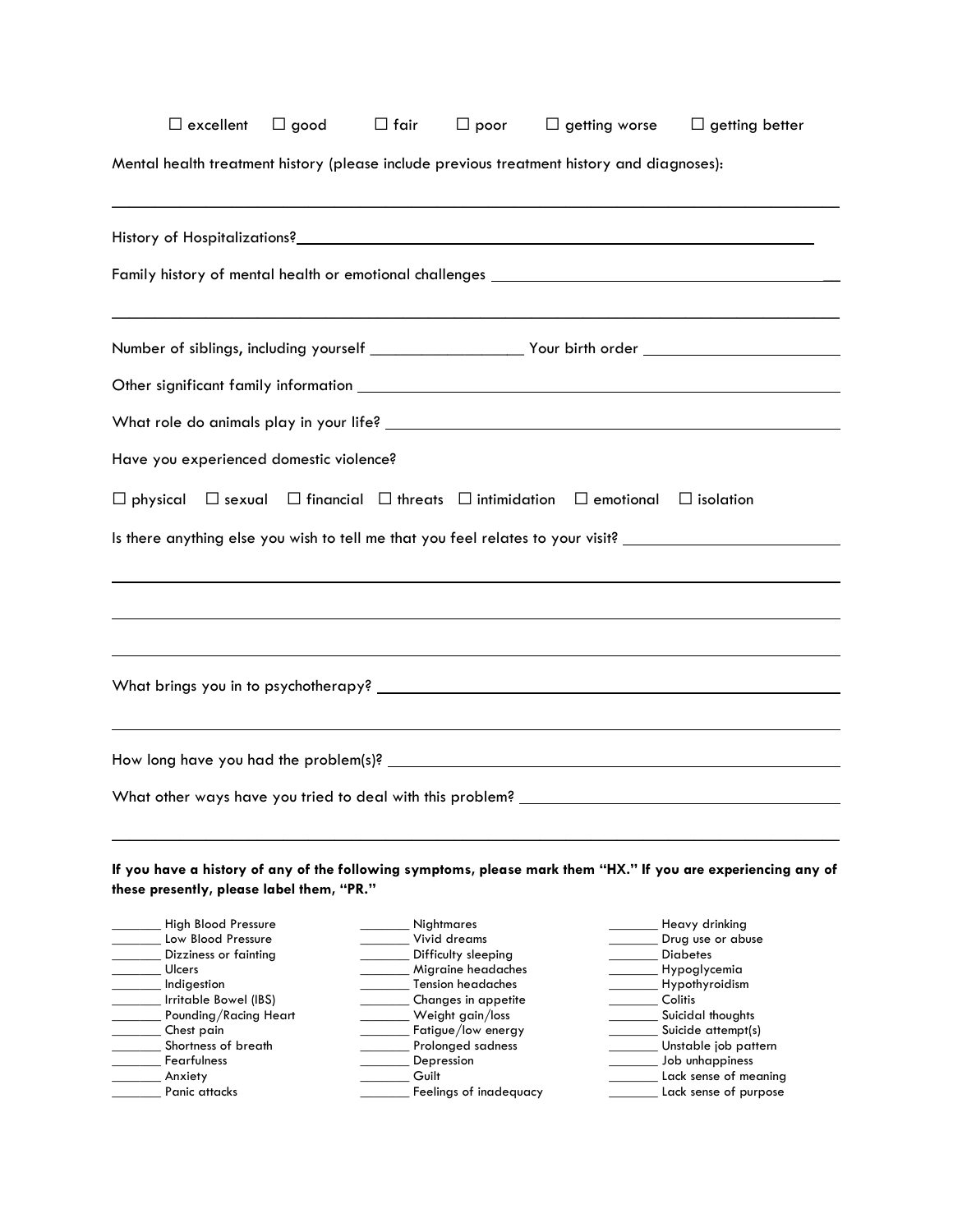#### **Please check the items you would like to address in therapy:**

| <b>Symptom-Related Concerns</b>  | <b>Personal Goals</b>             | Career/work                     |
|----------------------------------|-----------------------------------|---------------------------------|
| Anxiety                          | Develop clearer sense of identity | Career choice                   |
| Depression                       | Concerns related to spirituality  | <b>Financial concerns</b>       |
| Unhappy                          | Deepen inner work                 | Difficulties at work            |
| Lack of confidence               | Dreamwork                         | Problems making decisions       |
| Grief/loss                       | ___ Meaning & purpose             | Personality conflicts           |
| Anger                            | Develop self-awareness            | Overwork/stress                 |
| Numbness                         | Develop assertiveness             | Life/Work balance               |
| Develop coping skills            |                                   |                                 |
|                                  | <b>Social Relationships</b>       |                                 |
| <b>Health Concerns</b>           | Social anxiety                    | <b>Spouse/Significant Other</b> |
| Medical/Physical illness         | Shy around others                 | <b>Marital Concerns</b>         |
| Difficulty sleeping              | Difficulty making friends         | Difficulty relating             |
| <b>Nightmares</b>                | Isolation/Loneliness              | Conflict                        |
| Exhaustion                       | Difficulty relating               | Verbal abuse                    |
| Drug-related concerns            | Conflict with others              | Physical abuse                  |
| Alcohol-related concerns         |                                   | Sexual concerns                 |
| Eating or weight-related         |                                   | <b>Financial stress</b>         |
|                                  |                                   |                                 |
|                                  |                                   |                                 |
| What are your goals for therapy? |                                   |                                 |

#### **CONSENT FOR TREATMENT**

Your signature below indicates that you consent to the provision of psychological or mental health services for yourself and/or dependent named below. It also serves as an acknowledgment that you have received or been apprised of how to secure the HIPAA notice form.

#### **Client Name**

**Signature (Parent/Guardian if patient is a minor)**

**Date**

**Relationship to Client**

### **CONSENT FOR CONTACT**

Your signature below indicates that you consent to our team members contacting you to conduct business related to therapy, including scheduling or other issues that may arise.

Methods of Contact

\_\_\_\_\_\_\_ Cell phone/text messaging  $\equiv$  Email Home phone

**Signature & Date (Parent/Guardian if patient is a minor)**

#### **FINANCIAL COMMITMENT**

The following guidelines have been established for payment of financial obligations for services rendered in this office. All clients are self-pay clients, meaning that no insurance is accepted. During the first session, the therapist and client will